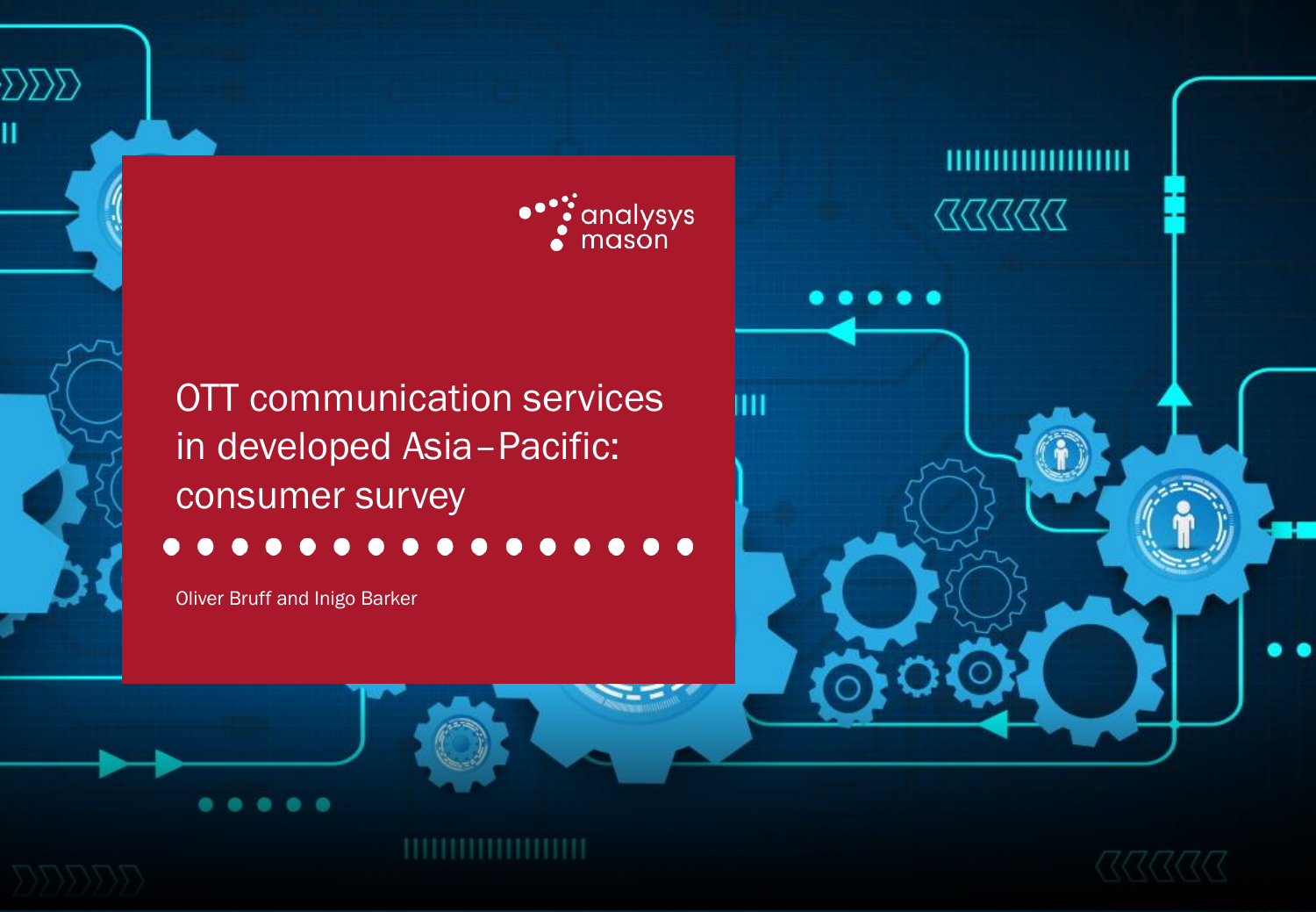# About this report

This report uses consumer survey data to identify which over-the-<br>
GEOGRAPHICAL COVERAGE top (OTT) communication and social media apps are the most popular in developed Asia–Pacific (DVAP). It also assesses which OTT communication app features are used the most and identifies the barriers to VoIP adoption.

The survey was conducted in association with Dynata between August and September 2021. The survey groups were chosen to be representative of the mobile-internet-using population in developed Asia–Pacific. We set quotas on age, gender and geographical spread to that effect. There were 1000 respondents per country.



### KEY QUESTIONS ANSWERED IN THIS REPORT A REPORT WHO SHOULD READ THIS REPORT

- Which OTT communication apps are used the most in developed Asia-Pacific?
- Is there still potential for growth in the OTT communication space?
- Which OTT communication app features are most-frequently used?
- How do consumers in developed Asia-Pacific balance their use of OTT communication services with that of traditional services?
- Which channels do consumers prefer to use to interact with brands?



**Australia** New Zealand South Korea

- Operator-based strategy executives and marketing managers who are interested in understanding consumer market trends and the changing role of operators as communications and digital service providers.
- Market intelligence and research executives in service providers that are responsible for understanding end-user trends and supporting business units in identifying and addressing new opportunities in mobile communications services.
- Equipment/device manufacturers and software providers that want to identify end-user trends in service and device usage and help their operator customers to better address communications opportunities.

This document is for Analysys Mason's subscription service customers only. Usage is subject to the terms and conditions in our copyright notice.

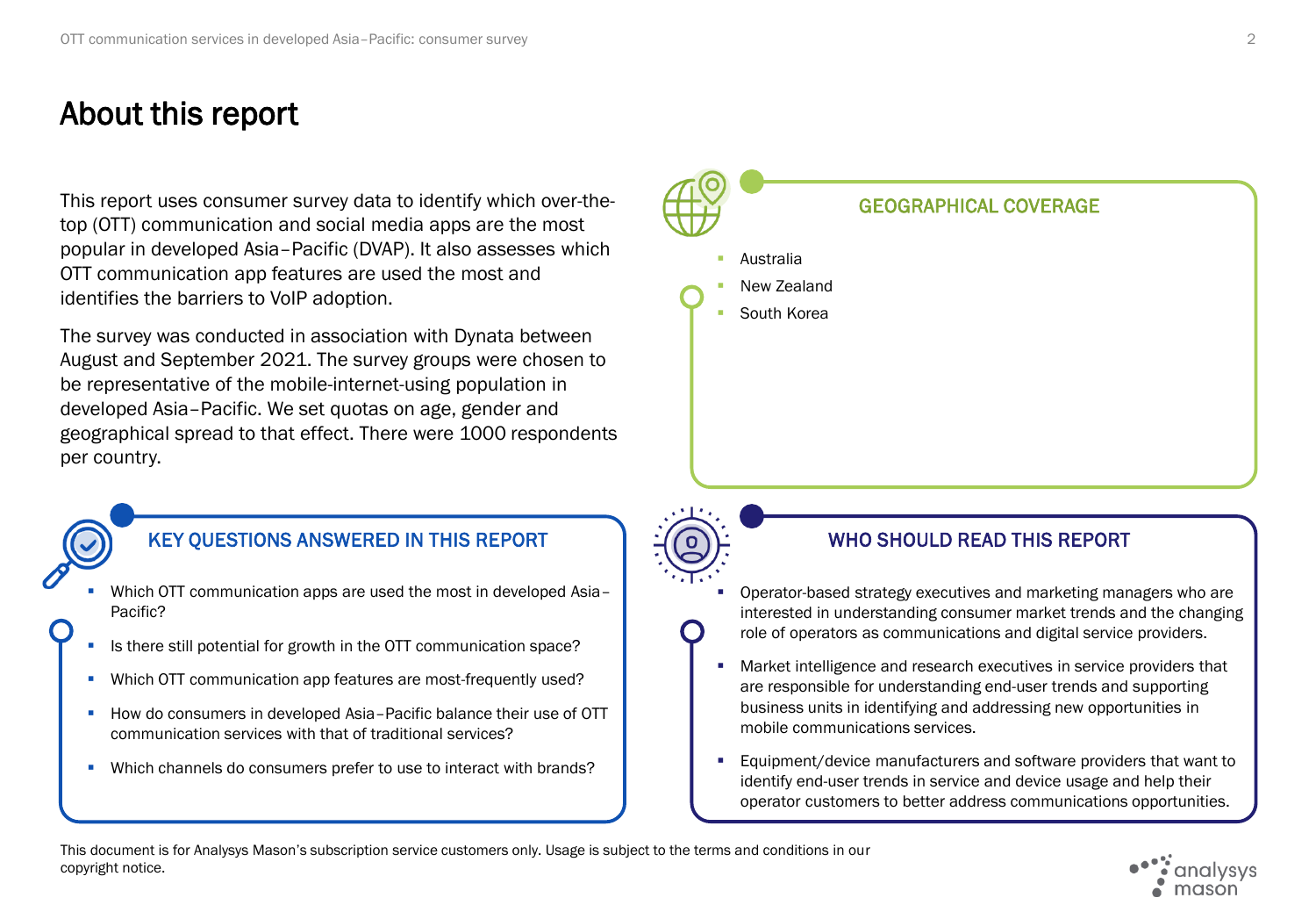# The market for OTT CSM services in ANZ is fundamentally different to that in South Korea

### CSM services remain under-penetrated among older respondents in ANZ; Meta-owned apps are the most popular in these countries.

88% of respondents in ANZ use OTT CSM services and the penetration of these services did not change between 2020 and 2021. Older respondents are less likely to report using CSM than their younger counterparts. Meta-owned brands continue to dominate the market in ANZ. Indeed, 79% and 84% of respondents in Australia and New Zealand, respectively, use at least one Meta-owned app.

### CSM app penetration in South Korea is saturated for almost all age groups; Meta services are less popular here than in ANZ.

The adoption of CSM services is consistently high across all age groups in South Korea, though it is interesting to that the penetration is the lowest among 18–24 year olds. More older respondents reported using services that are typically targeted at younger consumers, such as Instagram and TikTok, in South Korea than in ANZ. KakaoTalk is the most popular OTT communication app in South Korea (see slide 8). As a result, Meta has been more successful with its social media services than its messaging services because they do not compete directly with KakaoTalk. Indeed, only 15% of South Koreans reported using a communication service owned by Meta and 50% of South Koreans use Meta's social media platforms but no Meta-owned communication service.

Figure 2: Penetration of OTT CSM apps by age group, ANZ and South Korea, 2021<sup>1</sup>







<sup>1</sup> Please refer to the methodology and panel information section for the sample size and relevant survey questions. We categorise Facebook and Instagram as social media services, and Facebook Messenger and WhatsApp as messaging services.

Source: Analysys Mason

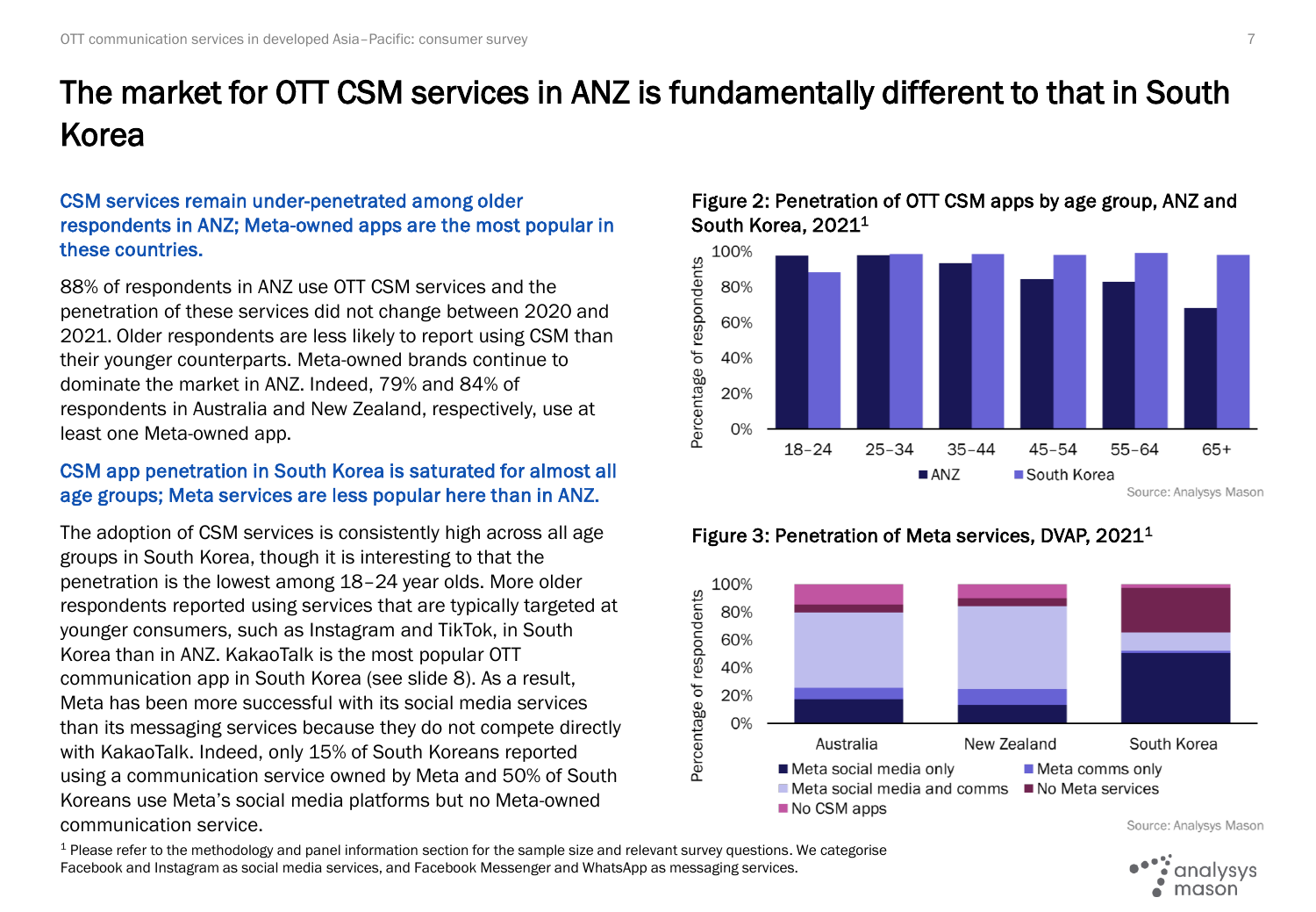**Contents** Executive summary

Analysis

Methodology and panel information

About the authors and Analysys Mason

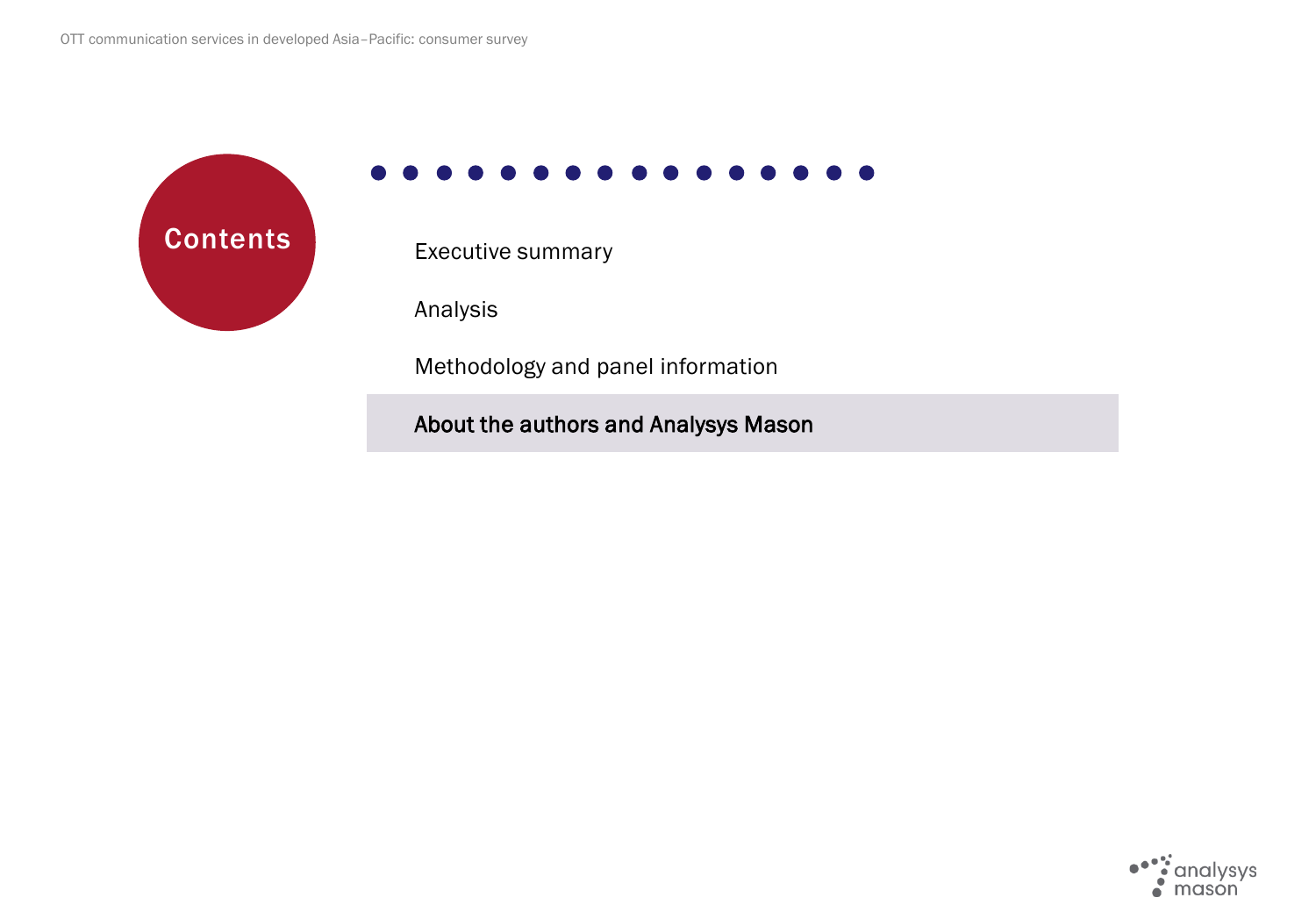## About the authors



Oliver Bruff (Research Analyst) is a Research Analyst in Analysys Mason's *Consumer Services* research team in London. He holds a BSc with honours in economic history with economics from the London School of Economics and Political Science, where he also worked as a research assistant.



Inigo Barker (Senior Analyst) is a member of the *Consumer Services* research team in London, contributing primarily to the *Digital Services* research programme. His main interests are in adtech, mobile financial services and digital healthcare. He has also contributed to various other programmes in the *Consumer Services* portfolio and he manages the multi-play and mobile handset pricing trackers. He has a BA in Classics from the University of Cambridge.

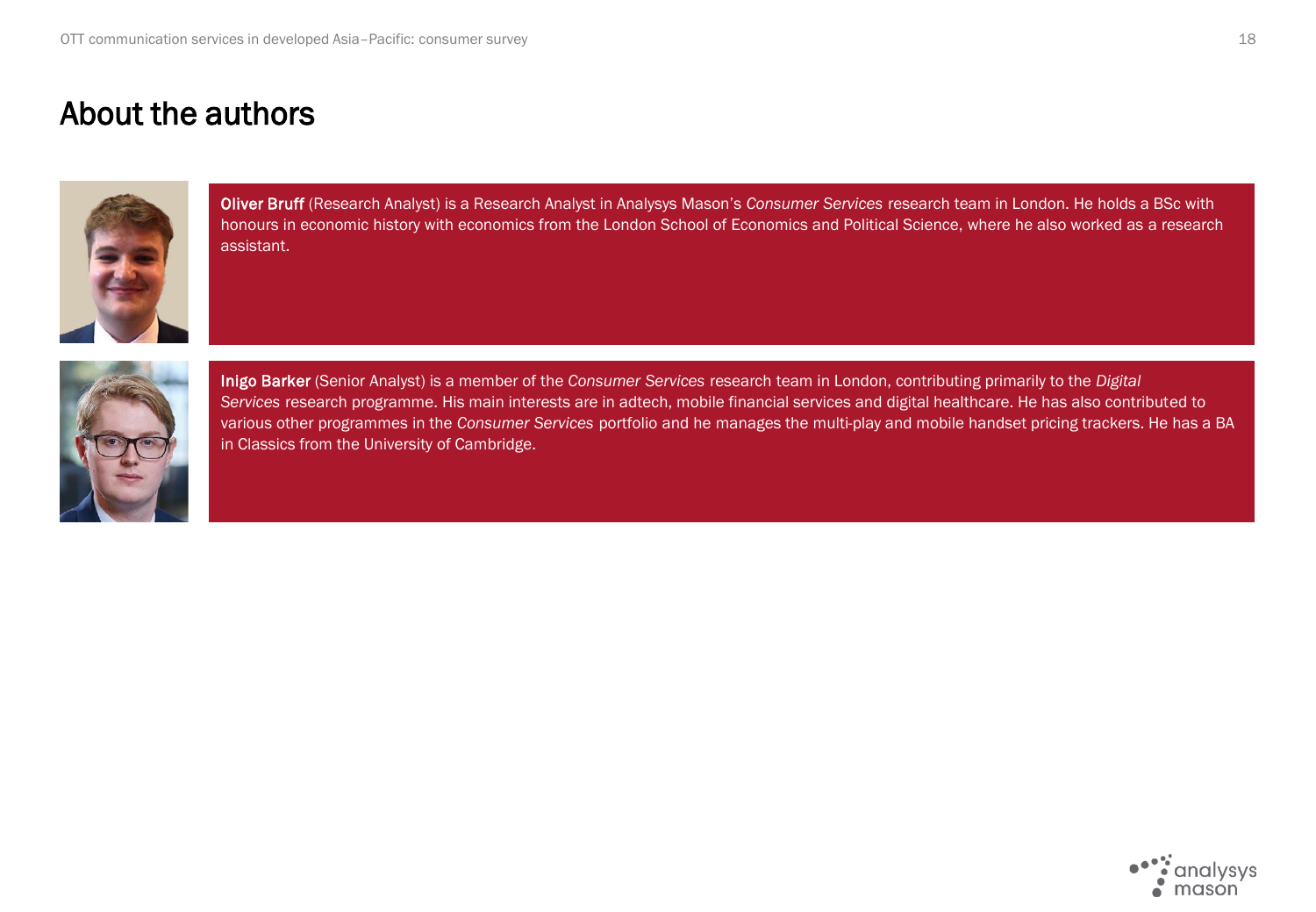# Global leaders in TMT management consulting



analysysmason.com/what-we-do

Analysys Mason is the world's leading management consultancy focused on TMT, a critical enabler of economic, environmental and social transformation.

We bring together unparalleled commercial and technical understanding to deliver bespoke consultancy on strategy, transaction support, transformation, regulation and policy, further strengthened by globally respected research.

Our clients value our advice which combines deep domain knowledge with global reach and local insight into markets to help them achieve meaningful business results.

We are committed to our clients, employees and communities – contributing to a world where technology delivers for all.

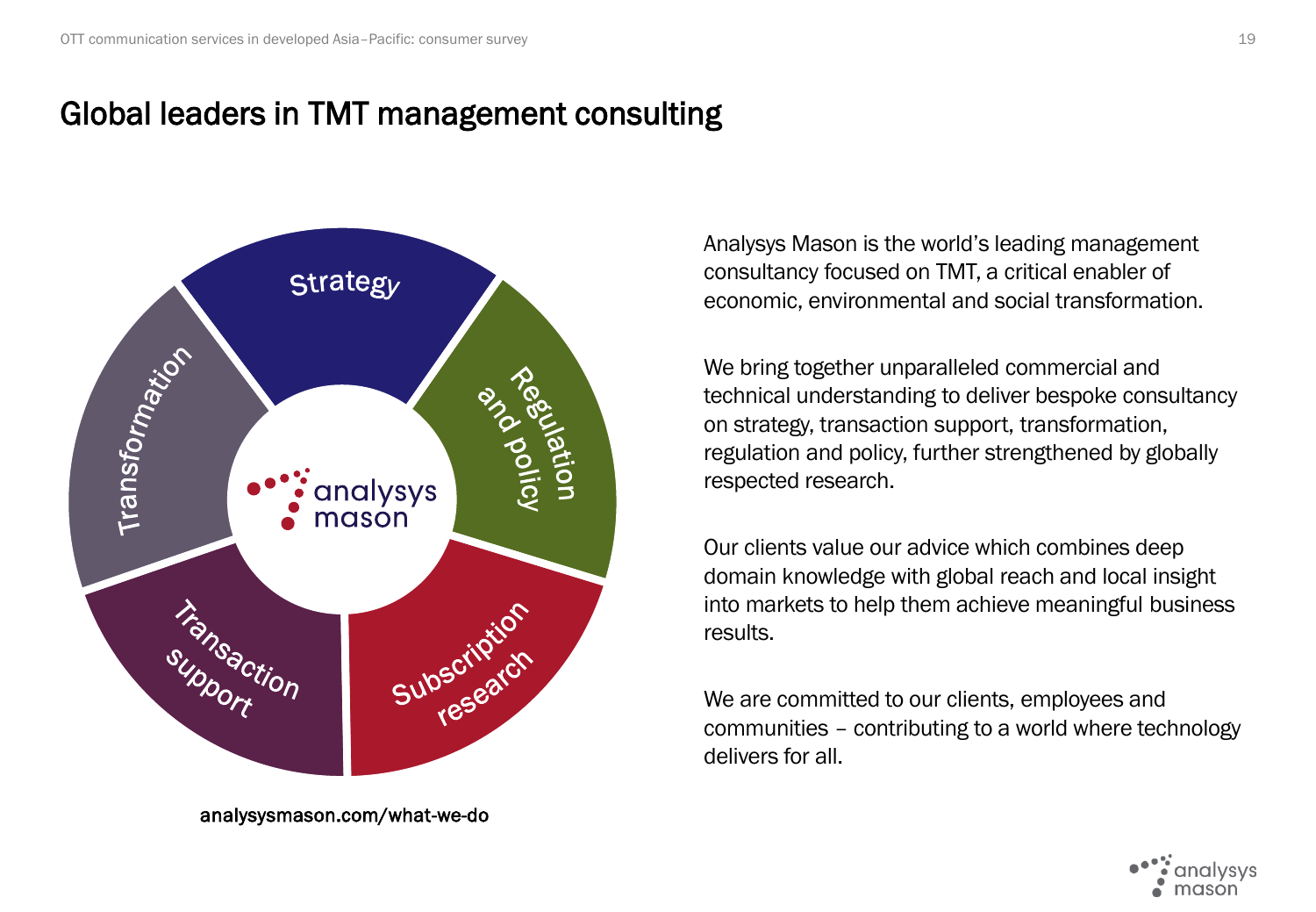## Our research programmes



#### **Consumer Services programmes**

**Fixed Broadband Services Mobile Services** Fixed-Mobile Convergence **Smart Devices** Future Comms Video, Gaming and Entertainment **Digital Services** 



#### Networks programmes

Next-Generation Wireless Networks Wireless Infrastructure Strategies Fibre Infrastructure Strategies Operator Investment Strategies Telecoms Strategy and Forecast



Applications programmes Network Automation and Orchestration **Customer Engagement Monetisation Platforms** Digital Experience Automated Assurance Service Design and Orchestration Telecoms Software Market Shares



#### **Cloud programmes**

Cloud Infrastructure Strategies Data, AI and Development Platforms Edge and Media Platforms



analysysmason.com/what-we-do/practices/research



**Operator Business Services and** loT programmes

> **Enterprise Services SME Services IoT Services Private Networks**

**SMB IT Channels and Forecasts programmes Cyber Security** 

### **Regional Markets programmes**

Global Telecoms Data and **Financial KPIs** Americas Asia-Pacific Middle East and Africa European Core Forecasts European Telecoms Market Matrix European Country Reports

DataHub

~2800 forecast and 280+ historical metrics Regional results and worldwide totals Operator historical data

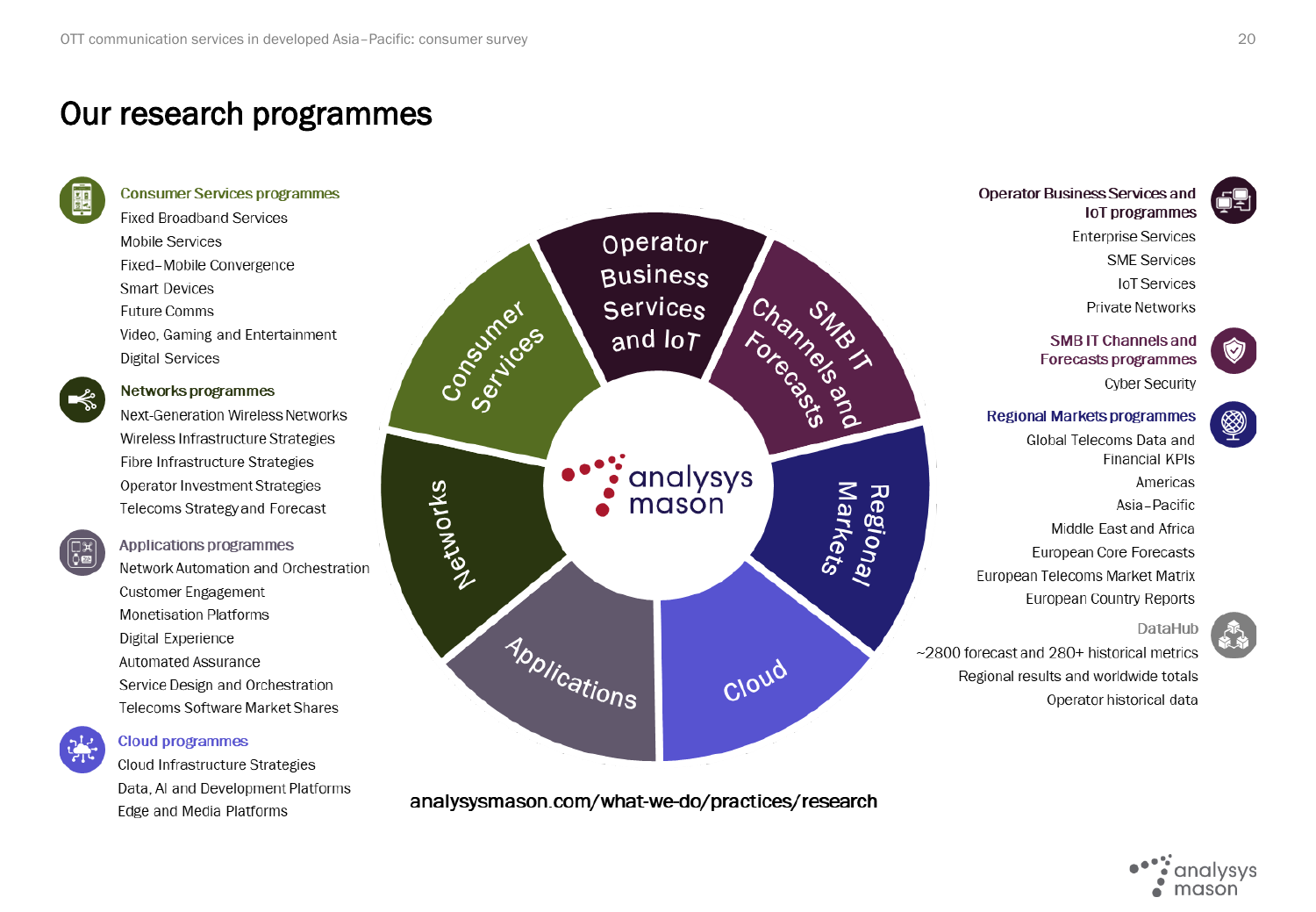## Our areas of expertise



Corporate growth strategy Business unit strategy Infrastructure strategy

**Strategy** 



**Regulation and policy** Network and platform Public sector broadband intervention

Accelerating digital transformation of society

Price controls and cost modelling

Regulatory accounting

Regulatory benchmarking and analysis

Spectrum management and policy Expert witness and litigation support Postal regulation and policy



analysysmason.com/what-we-do/practices

**Transaction support** 

Commercial due diligence and market review Technical due diligence Post-merger integration Periodical business monitoring and loan technical advisory Opportunity scouting and pre-deal support

Transformation Business transformation Digitalisation Operational excellence Data, BI, steering and insights Change and programme management Sustainability